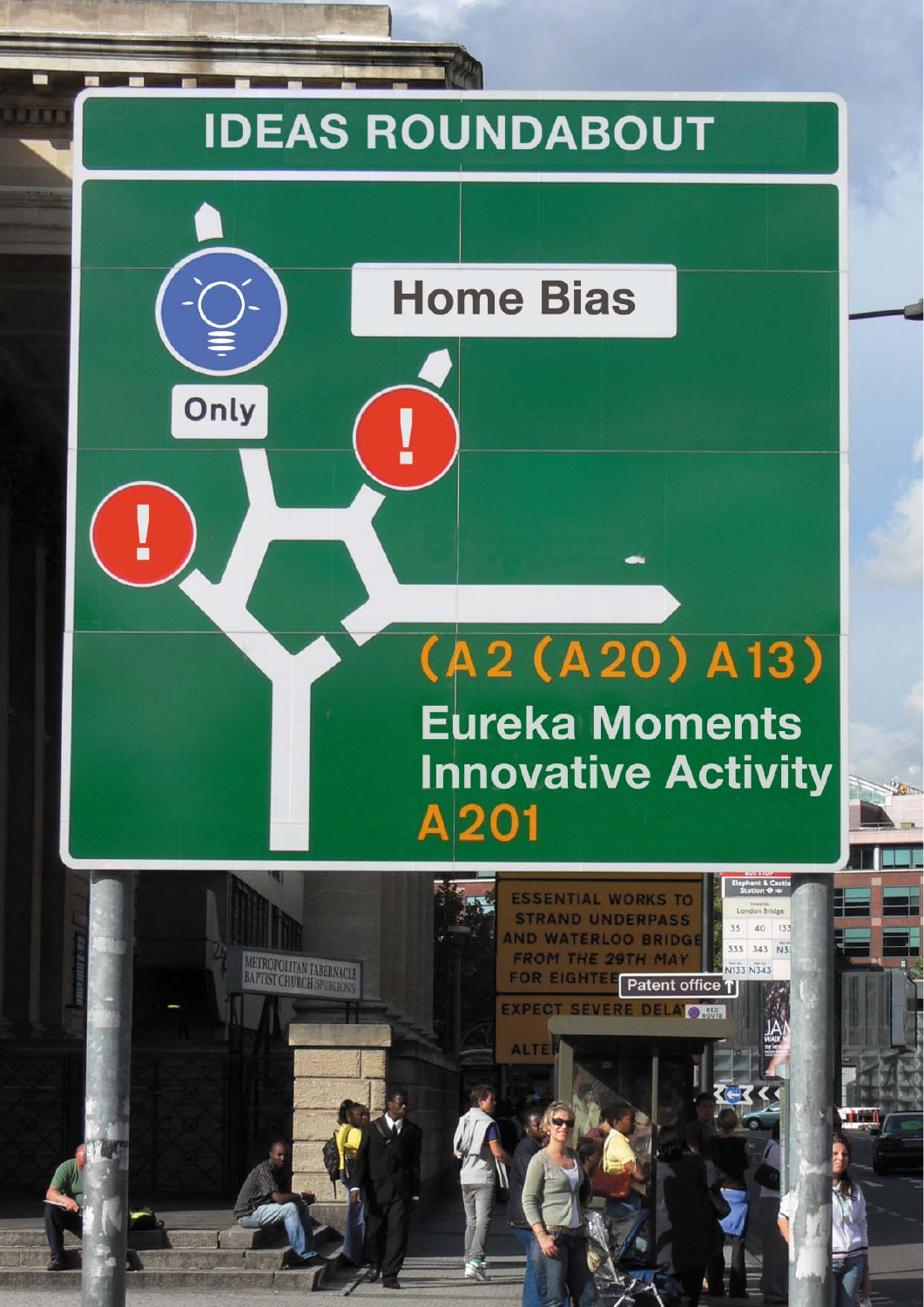Economists have long been sceptical of claims about the 'death of distance' – the idea that new technology has diminished the significance of geography for economic outcomes. Research by **Rachel Griffith**, **Sokbae Lee** and **John Van Reenen** on patent citations over time finds the first hard evidence that distance is indeed becoming less important.

# Is distance dying at last?

**Commentators have for years**<br>
been claiming that<br>
economic activity no longer<br>
respects international<br>
frontiers. But while cheap<br>
communication, falling shipping costs and been claiming that economic activity no longer respects international frontiers. But while cheap the internet make things easier, face-toface interaction remains as important as ever, even in high-tech sectors like software and biotechnology – just think of Silicon Valley or Bangalore. And if one looks at trade patterns between countries, international boundaries still matter a lot.

Our new research finds the first evidence that distance really is dying – at least in the world of ideas. Having looked at over two million patent citations over a quarter of a century and broken them down by the country of the inventors (covering just about every nation in the world), we find that national barriers are crumbling when it comes to the flow of innovations, as measured by the relative speed of patent citations across countries.

We find that there was a great deal of 'home bias' between 1975 and 1990: for example, German inventors cited other Germans 14% faster than American inventors cited German patents. But the

really interesting thing is how these citations have changed over time: since 1990, the Americans have been only 5% slower at citing Germans than the Germans themselves; and the French only 1% slower. So even though information is spreading faster within countries, it has also started to flow really quickly between countries.

## The importance of geography

Economists dating back to Alfred Marshall in the late nineteenth century have emphasised the importance of geographical proximity for the flow of ideas and the diffusion of technologies. Inventors find it hard to capture knowledge: like water, it 'spills over' to other people. Geographical proximity facilitates this process if face-to-face interaction is important, for example,

where knowledge is 'tacit' so that it is not codified in writing or in standard industry practices. Workers and managers meeting at formal and informal meetings and moving between firms will help to transmit new ideas between organisations.

The idea that closeness matters for the diffusion of knowledge also lies behind a number of government policies. Subsidies for research and development (R&D) generally target activities that are geographically located within the home country. These typically seek to attract shiny high-tech firms to locate in specific areas, based on the premise that their activities will have the highest 'positive externalities' – benefits not only for the investors but also for firms and workers nearby. Other policies aim to encourage clusters of high-tech firms, based on the belief that the sum of benefits from

When it comes to the flow of new ideas, distance is now dying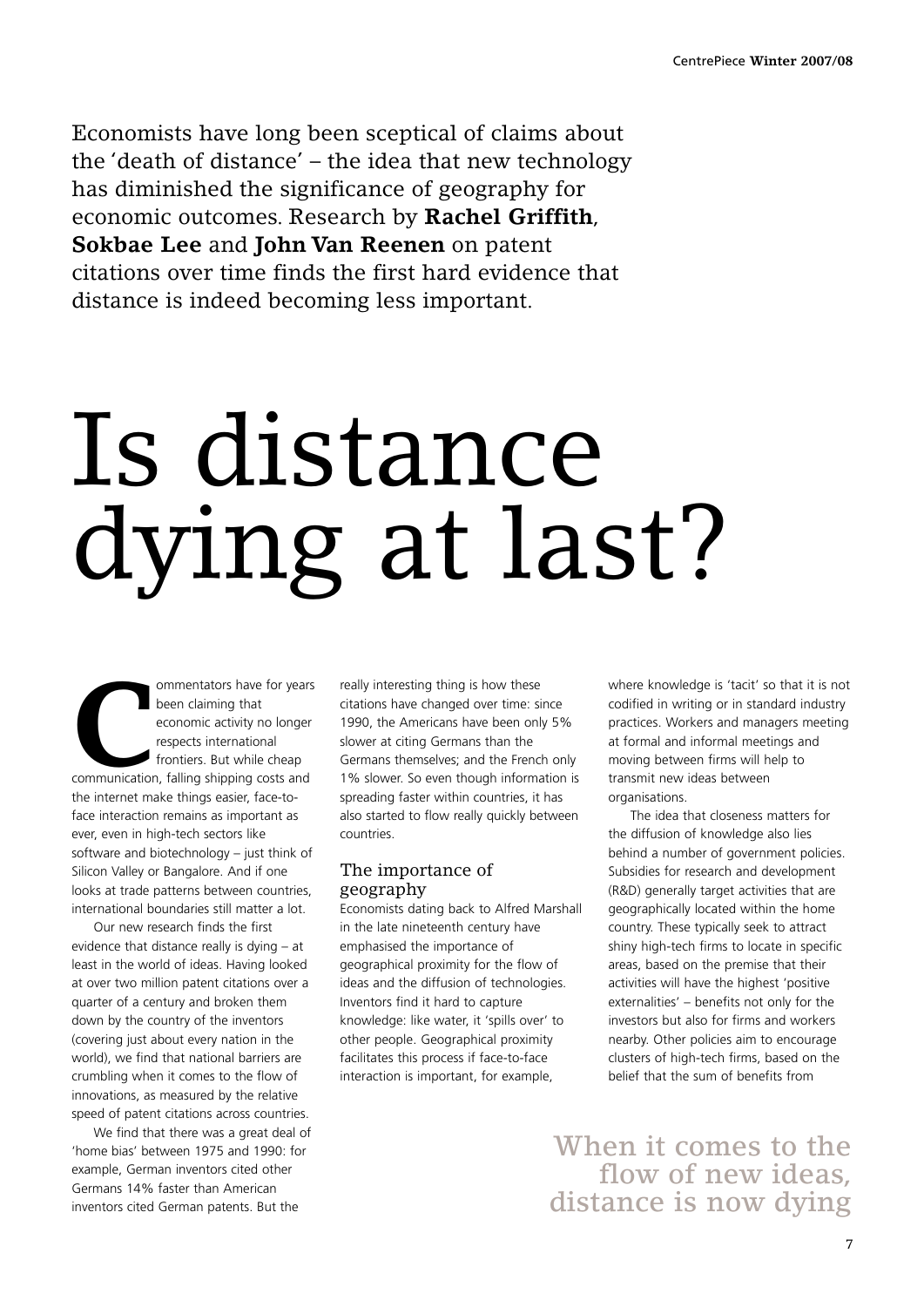clusters of firms is greater than the constituent parts.

In contrast to the idea that geographical proximity is important for technology transfer, the notion of the 'death of distance' has recently flourished in the popular imagination (for example, Friedman, 2005; Cairncross, 1997; Coyle, 1997). Messiahs of globalisation claim that information travels around the globe at rapid speed from California to Calcutta through the internet, conferences, telephone and other communication devices. Under this view, geography plays little role.

There are plenty of anecdotes, but what is the hard evidence that distance matters? And to what extent have they changed over time?

## Existing research: distance matters

Answering these questions turns out to be difficult for a number of reasons. First, how do we trace knowledge flows? And second, how can we distinguish the importance of geographical proximity for knowledge flows from other factors that may be associated with geography?

Patent citations have become an important source of information on the way that knowledge flows between firms and countries. When an inventor takes out a patent, they have to provide citations to the prior technology from which their ideas are drawn. This is a pretty direct measure of knowledge flows.

One prominent study that uses patent citations in this way is by Adam Jaffe and colleagues (1993). They show that inventors are far more likely to cite other inventors living close by than inventors in more distant locations.

Several studies have followed this approach, and the consensus that has emerged is that knowledge really is subject to a significant degree of home bias. Our earlier study (Griffith et al, 2006) also shows that British firms who locate R&D labs in the United States are better able to tap into American knowledge than those that do not.

# New research: distance starting to die

But much of this research uses older data. Our latest study aims to establish whether things have changed recently with

#### Figure 1:

#### Distance matters less for the flow of ideas **Speed of citation: Example of inventions from Germany**



**Notes:** This graph shows the relative percentage time (in mean number of days) from the date that a German inventor was granted a patent until the first citation of that patent (by the location of the inventor that made the citation). For example, the first bar (blue) for France in the early period indicates that the French inventor took 4% longer to cite a German invention than a German inventor took to cite another German inventor. This fell to 1% in the 1990s (red bar).

innovations such as the internet. We use patent citations to address whether the rumours of the death of distance have been somewhat exaggerated. In particular, we look at the speed of knowledge flows between countries.

A simple look at the raw data suggests substantial evidence of home bias in the way that knowledge is transmitted: being geographically close does make knowledge transfer easier. But we also see evidence that distance has become less important over time for the international transmission of ideas.

Figure 1 plots the relative speed of patent citations across countries and over Innovations are flowing more quickly between countries, as measured by the relative speed of patent citations over time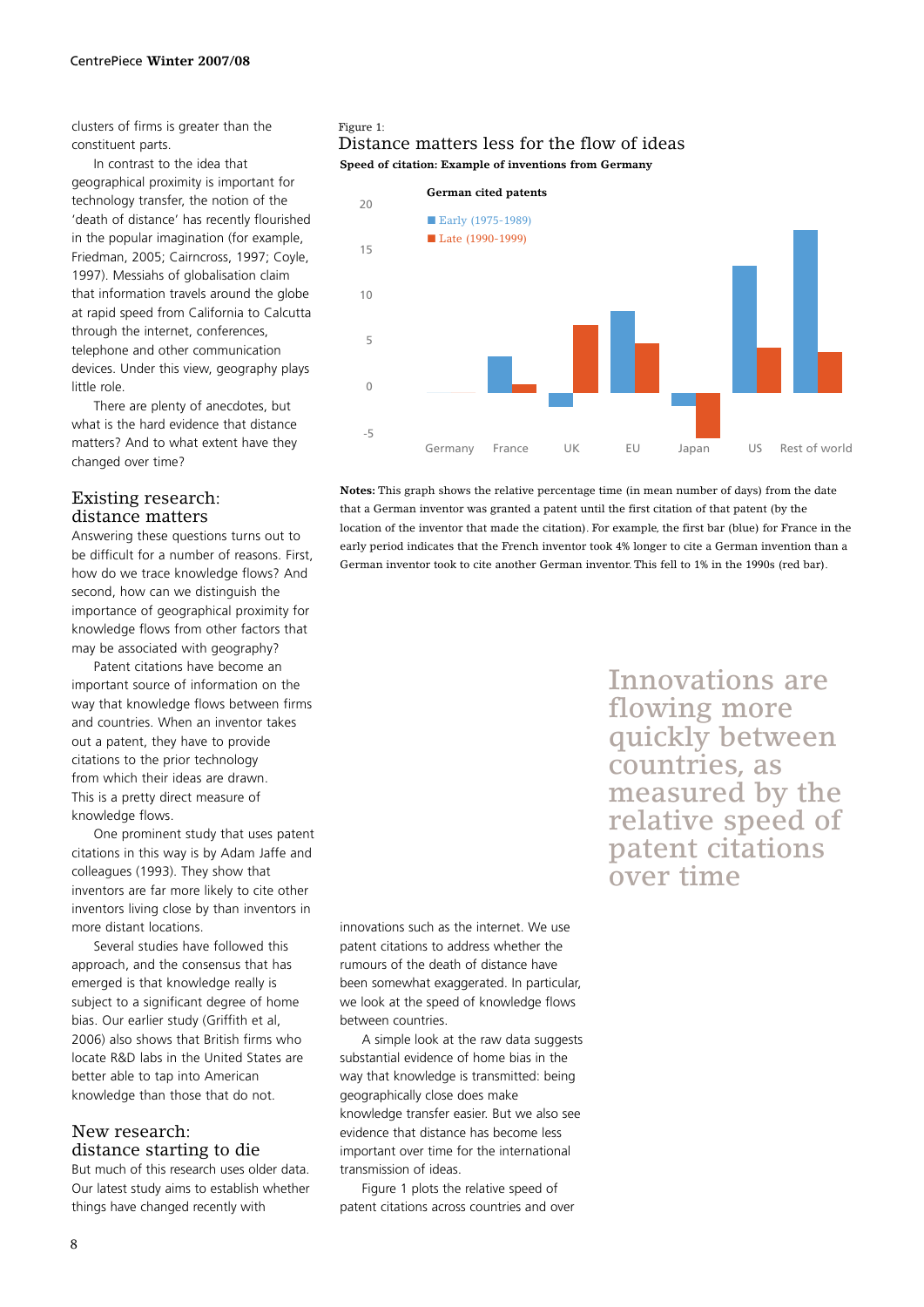## Figure 2: Distance matters less for the flow of ideas **Speed of citation: All other countries**





time for the example of inventions discovered in Germany. These are all successful applications to the US Patent Office for inventors living in Germany in an 'early' period (1975-89) on the left and then in a 'later' period (1990-99) on the right.

Looking first at the early period, the height of each bar indicates how much slower foreign inventors were in being first to cite Germans relative to other German inventors. In the 1970s and 1980s, American inventors were about 14% slower in citing Germans than the Germans themselves.

Figure 2 looks at inventions cited in the other OECD countries. The fact that the bars in both Figures 1 and 2 are almost all positive suggests that the phenomenon of home bias in ideas is alive and well – Germans are quicker at citing other Germans, British quicker at citing other British, and so on. What is more interesting is how home bias has changed over time – on average the bars in the later period are lower than the bars in the earlier period. This suggests that home bias in ideas has fallen. After 1990 in Figure 1, the French are only about 1% slower in citing Germans, and the Americans only about 5% slower in citing Germans inventors, than the Germans themselves (only the British seem to be slower off the block in citing Germans in the 1990s!).

This looks promising and suggests distance is dying. But there are many reasons why the simple patterns in the raw data might be misleading. In particular, knowledge may spread more or less quickly due to many patent characteristics that may be poorly captured by observable characteristics, and may be associated with geography. For example, if high quality patents are cited more quickly than lower quality patents, and if high quality patents are

**Notes:** As in Figure 1. Height of bar indicates how much slower a country is in citing another country.